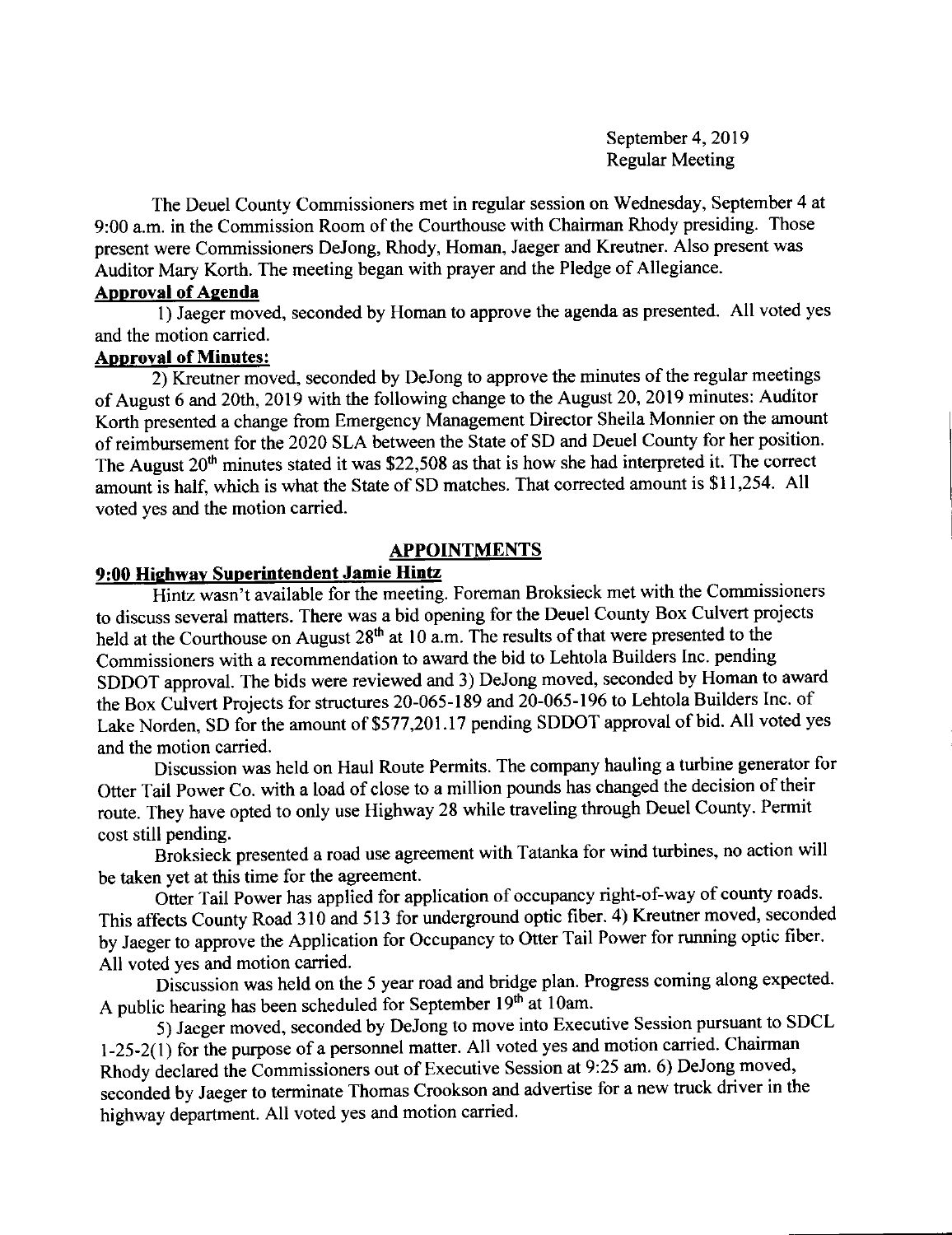# 10:00 Budget Hearing 2020 Provisional Budget

The scheduled public hearing for the 2020 budget was held. Present for the hearing was Sheriff Cory Borg and Director of Equalization Donna Rhody. The 2019 certified utility values for Deuel County are \$45,033,270 a slight increase of \$8,713 over 2018 values. Total county valuation is  $$951,162,901$ , total growth with CPI is 3.17%. Tax levies with growth factors are being figured and the proposed 2020 budget will be adopted at the September 19<sup>th</sup> meeting.

Health insurance and rates for 2020 were discussed and finalized. 7) DeJong moved, seconded by Kreutner to approve the renewal of health insurance with the Sanford Health Plan Classic \$1000 deductible single and \$2000 two-party and family; \$10/25/40 Prescription Drug Coverage for the 2020 plan year beginning January l, 2020. There is a slight increase in the health insurance premium for Deuel County of 1.57% on the recommendation of Sanford Health for the County to have a healthcare agent. The employee will be responsible for the frrst \$500/Single and all of the two-party or family deductible, with the county reimbursing the employee for the next \$50O/Single with the Auditor's Office administrating the reimbursement plan. The county will be paying the single premium as it has done in the past.

Discussion was held on the wages of the Custodial Department of the county. Comparison to other counties were considered.

Discussion was held on the wages and staffing of the Director of Equalization Office.

Discussion was held on the Sheriff budget. Sheriff Borg is looking at getting a grant to get another K-9. If the grant doesn't go through, he is asking for budget consideration to add a K-9 to the Deuel County Sheriff s Office.

# 10:30 Drainage Board/Max Gorder

8) DeJong moved, seconded by Homan to adjoum as County Commission and reconvene as Drainage Board. All voted yes and motion carried.

Max Gorder requested a permit to drain on the SWl/4 33-14-50. Proposed length of the drain is 4200 feet using 5-6" tile. Area affected for drainage will be 50 acres. Adjoining landowners had signed Permission To Drain. 9) Homan moved, seconded by Jaeger to approve and issue Drainage Permit #Dl9-20 to Max Gorder to drain on above described property. All voted yes and motion carried.

# 10:45 Drainage Board/Roger Engebretson

Travis Milbrandt representing Roger Engebretson requested a permit to drain on the SE I/4 27 -117-48. Proposed length of the drain is 15,000 feet using 4-5-6-8" tile. Area affected for drainage will be 52 acres. Adjoining landowners had signed Permission To Drain. l0) Kreutner moved, seconded by Homan to approve and issue Drainage Permit #D19-19 to Roger Engebretson to drain on above described property. All voted yes and motion carried.

11) Jaeger moved, seconded by DeJong to adjoum as Drainage Board and reconvene as County Commission. All voted yes and motion carried.

# 11:00 Luke Muller First District

Muller of First District was unable to attend the meeting until later in the moming.

# 11:00 State's Atty John Knight

Knight met with the Commissioners to discuss several issues. He is waiting for the tax deed proceedings 60 day window to expire before the county can take deed on the building located at Lot 8 Blk 8, Original Plat, Town of Toronto.

Invenergy has settled or is in the process of settling with all participants in the lawsuit with Deuel Harvest North. John Henslin was present for the discussion and stated that issue has been resolved for him though he was unable to give any details.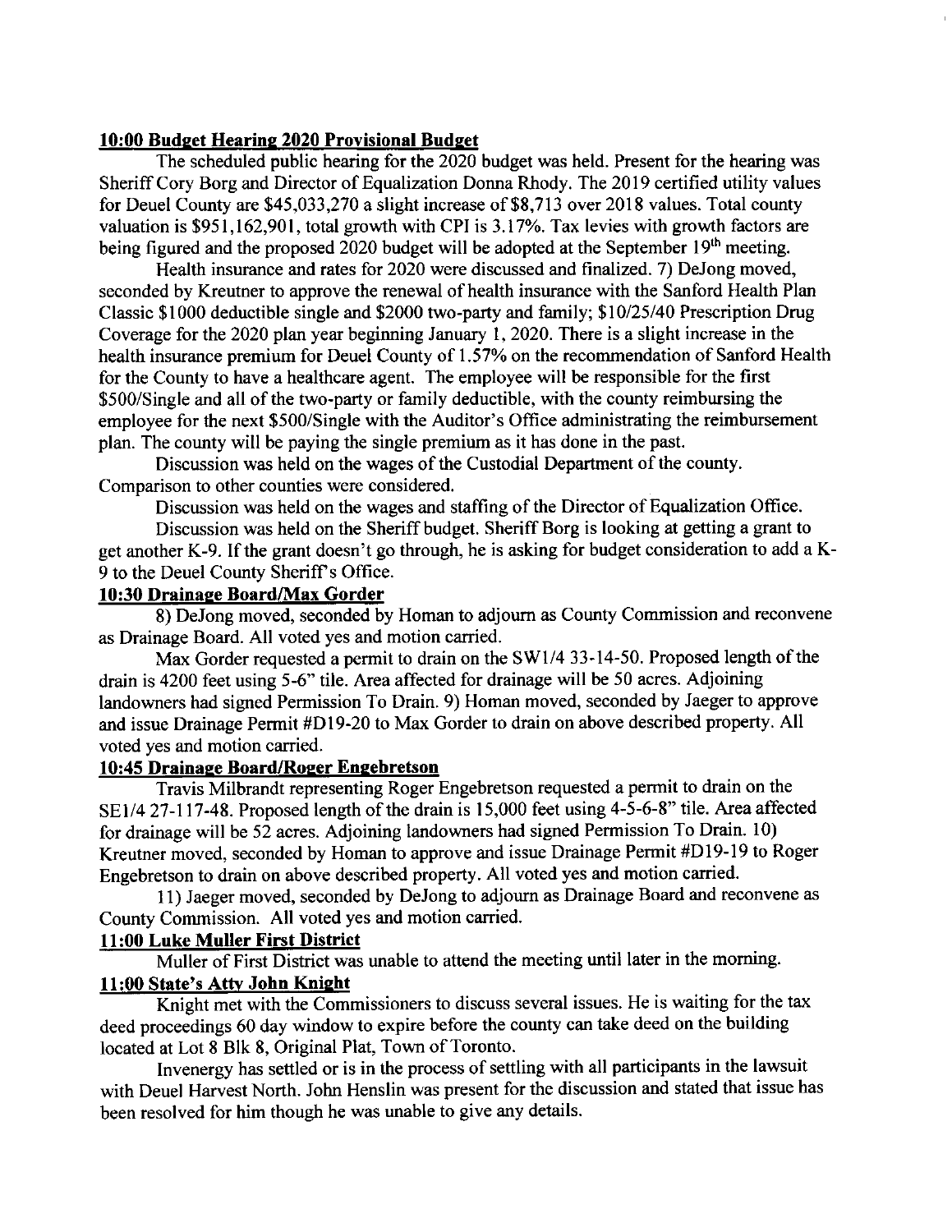Chairman Rhody also brought up the Zoning Ordinances and changes that may need to be addressed. Knight agreed that the Ordinance should be examined and updated and areas of definitions and languages need to be redefined.

# 11:30 Luke Muller First District

Luke Muller of First District from Watertown met with the Board to discuss Drainage. Muller declined taking a position on advising for or against the Drainage Ordinance currently in place for Deuel County. Several counties have declined adopting a drainage ordinance or rescinding what they have. A drainage ordinance requires a drainage plan which is very important. Deuel County's ordinance does have a plan. Muller provided insight to pros and cons ofhaving a drainage ordinance and compared to what neighboring counties have done. Legal decisions and technical information are often required in drainage issues and can often tum into civil matters. Bordering counties to Minnesota often feel residual effect because Minnesota does have drainage districts. Discussion was held on different situations in different counties on why some counties have drainage ordinances and why some do not. The Commissioners thanked Muller for his time and insight.

#### Public Comments

John Henslin representing the Homeowners Association of Lake Alice brought up concems of the outlet at Lake Alice and lowering the level of the lake. The Homeowners Assn wants to be involved with any thoughts or decisions or any future meetings in which this was discussed. Commissioner Jaeger had done research on the issue and commented that lowering lake levels would involve meeting with different entities and it could be a long and costly process. It would be better to look at cleaning the lake to the north, do a hydraulic study or something to that effect to address the issue. Concems were discussed on who is to be paying for these options.

# UNFINISHED BUSINESS

### West Hwy 22 4-H Building

A quote was presented from the clear Lake Building for improvements requested by Deb Lessman, 4-H Director. The total estimate was \$9201.90 not including any electrical updates or flooring. Discussion was held on the progress of the move of Extension and 4-H to the building after everything left behind is either moved or left to the County's disposal as well as cleanup of the building interior and exterior. Discussion was held on costs involved in cleaning up the building, moving and updating everything necessary.

### NEW BUSINESS

# **Approve Cash Balance Sheet**

12) Homan moved, seconded by Rhody to approve the cash balance sheet for the month of August. Roll call vote, all voted yes. Motion carried.

# DEUEL COUNTY AUDITOR'S ACCOUNT WITH TREASURER

END OF MONTH CASH BALANCE AUG-2019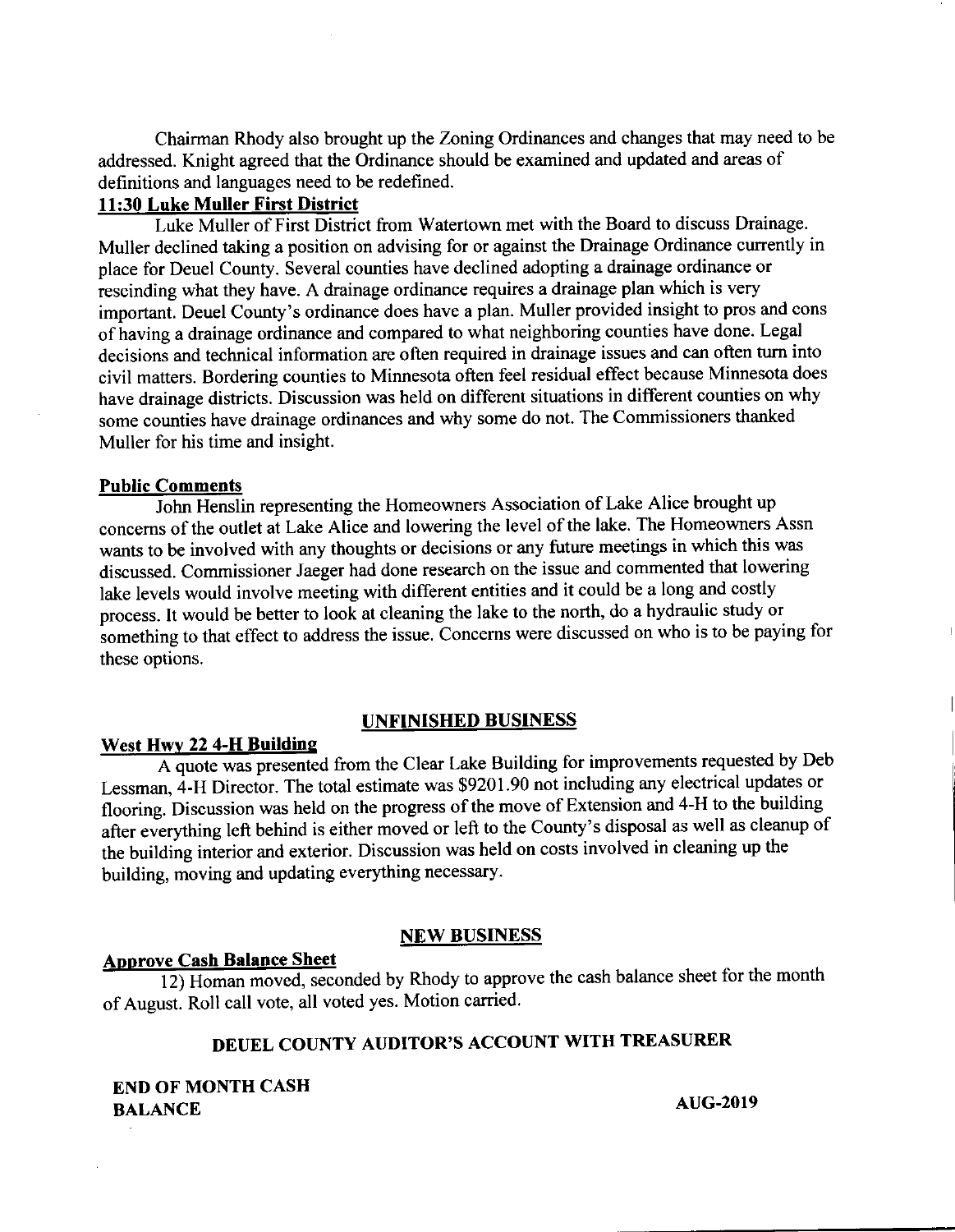| <b>CASH TOTAL</b>                                                                                        | \$<br>1,299.23                     |
|----------------------------------------------------------------------------------------------------------|------------------------------------|
| <b>CHECKS TOTAL</b>                                                                                      | \$<br>13,147.95                    |
| <b>CASH ITEM</b>                                                                                         | \$<br>$\bf{0}$                     |
| <b>CASH CHANGE SHERIFF</b>                                                                               | \$<br>50.00                        |
| <b>TOTAL CASH ASSETS ON</b><br><b>HAND</b>                                                               | \$<br>14.497.18                    |
| <b>CHECKING ACCOUNT</b><br><b>BALANCE</b>                                                                | 302,343.47<br>S.                   |
| MM DNB NATIONAL BANK                                                                                     | \$<br>4,061.68                     |
| PREMIUM MM FIRST BANK & TRUST OF<br><b>TORONTO</b>                                                       | \$4,573,967.84                     |
| <b>CREDIT CARDS</b><br>\$250,000<br><b>DNB</b><br>CD'S<br><b>FIRST BANK &amp;</b><br>\$0<br><b>TRUST</b> | 1,853.60<br>\$<br>250,000.00<br>\$ |
| <b>REVOLVING</b><br><b>LOAN</b>                                                                          | 117,447.97<br>S.                   |
| <b>GRAND TOTAL CASH</b><br><b>ASSETS</b><br><b>GL CASH BALANCE BY FUNDS:</b>                             | \$5,264,171.74                     |
| <b>GENERAL</b>                                                                                           | \$2,341,472.14                     |
| <b>SP REVENUE FUNDS</b>                                                                                  | \$2,638,079.77                     |
| <b>TRUST &amp; AGENCY</b><br><b>FUNDS</b>                                                                | 284,619.83<br>\$                   |
| \$19,804.42<br>cities<br>\$57,923.20<br>townships<br>\$526.89<br>rural fire<br>\$37,384.46<br>schools    |                                    |
| TOTAL GENERAL LEDGER<br><b>CASH</b>                                                                      | \$5,264.171.74                     |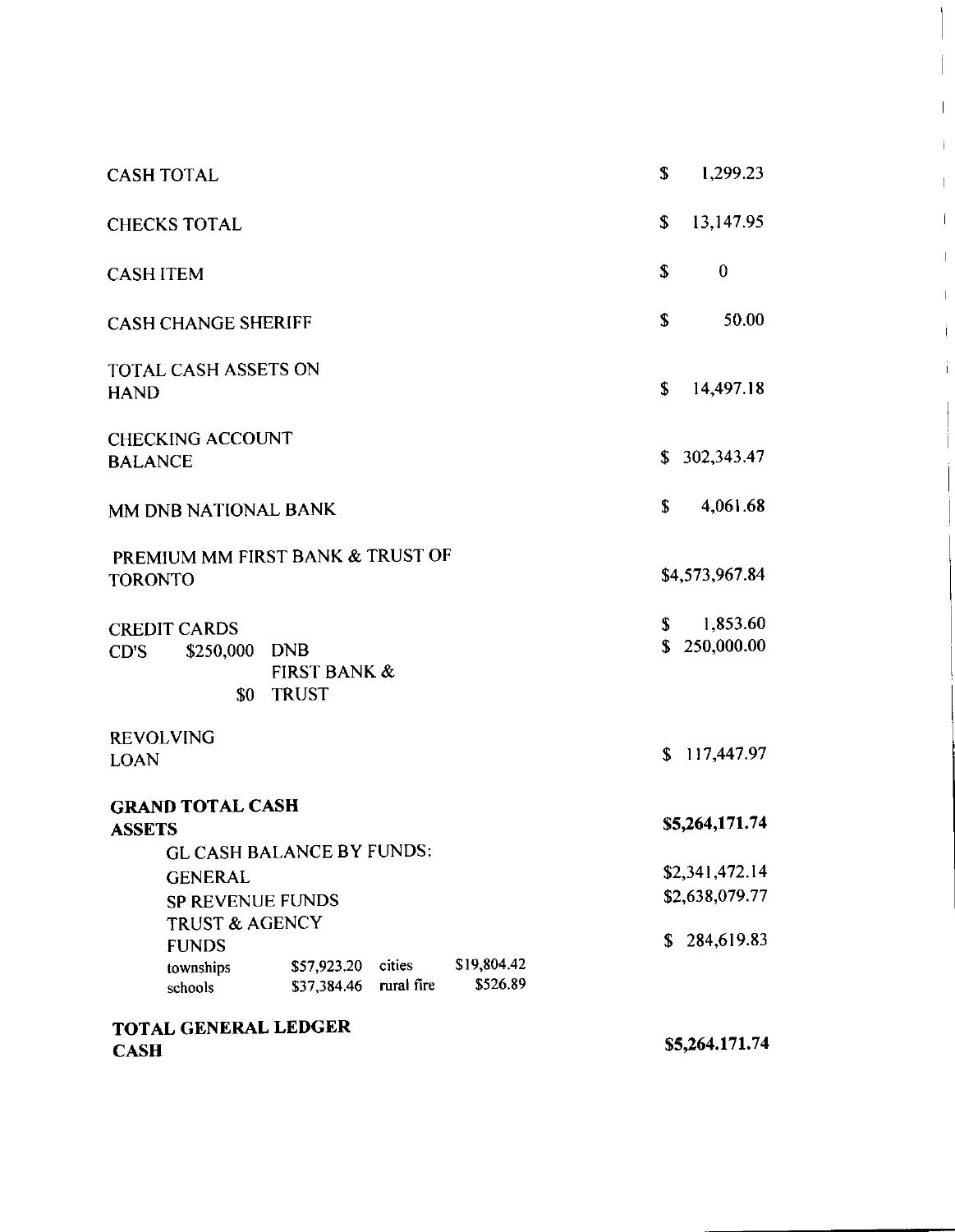#### Travel

13) DeJong moved, seconded by Homan to approve and pay travel expense and registration fees for Auditor and deputy to attend Election workshop and debit/credit workshop in Pierre Nov. 6-7-8,2019. All voted yes and motion carried.

#### **APPROVAL OF WARRANTS:**

14) Jaeger moved, seconded by Kreutner to approve all warrants as presented and those paid early to avoid service charge. All voted yes and the motion carried A&B Business Solutions 1 14.20 Supplies, A-Ox Welding Supply Company ln 44.95 Supplies, American Solution For Business 163.01 Supplies, Arrowwood Resort 203.90 Conf&Travel, At&T Mobility 382.04 Utilities, Avera Occupational Medicine-Mi 123.55 Prof Service, Banner Associates Inc 5509.00 Service, Bituminous Paving Inc 4065.60 Supplies, Bjerke Sanitation 218.00 Utilities, Bobcat Of Brookings 304.40 Repairs, Bratland Law 722.00 Caa, Credit Collections Bureau 137.70 Lien, Cl Building Center & Rental 297.76 Repair/Supply, City Of Clear Lake 212.21 Utilities, Clear Lake Courier 980.36 Publishing, codington county Auditor 6184.41 Prisoner Care/Supplies, creative services Of New Engla 184.95 Supplies, Deuel County Farmers Union Oil 3710.00 Supplies/Repairs, Deuel county Motor supply Inc 237.16 Supplies,/Repair, Duininck, Inc 2180.62 Supplies/Material, Dust-Tex Service Inc 108.85 Rental, Farm & Home Publishers, Ltd 1205.00 Plat Books, First Bank & Trust 137.39 Travel/Conf, Fisher Sand And Gravel Co 374.40 Supplies/Gravel, Kevin Foster 12670.00 Gravel/Supplies, Fritz Chevrolet lnc 309.77 Repairs, Gunderson & Evenson, Llp 1214.30 Caa Fees, Hillyard/Sioux Falls 138.39 supplies, Inter-Lakes comm Action Inc 1612.67 Support, Itc 2043.26 Utilities/lntemet, Lake county sheriffs offrce 225.00 Jail cost, Lyle signs Inc 850.00 Supplies, Blue Tarp Financial, Inc 65.93 Repairs, Maynards 39.86 Supplies, Menards 69.85 Supplies, Midwest Truck Parts Inc 98.98 Repair, Nelson Law offrce Pc 2066.25 Caa, Northwestern Energy 154.86 Utilities, Office Peeps Inc 1181.30 Supplies, Ottertail Power Co 71.94 Utilities, Pheasantland Industries 75.65 Supplies, Powerplan Oib 642.48 Maintenance, Prairie Lakes Healthcare Sys 309.00 Prisoner costs, Rnc cabinets 1256.18 Desks, Running's Supply Inc 24.95 Supplies/Repairs, Sanford Health 71.00 Pro Service, Sanford Health Plan 15.00 Flex Fee, Sanford Clinic 2805.00 Hn Cont., Sd Public Assurance Alliance 330.02 Insurance, Sioux valley co-op 166.95 Supplies, star Laundry 131.80 Rentals, sturdevant's Auto parts 43.40 Repairs, Truenorth Steel Inc 21161.10 Supplies, Twin Valley Tire Inc 291.57 Tires, Ultra-Connecting Point 175.00 Supplies, Vantek Communications 197.00 Supplies, w.w. Tire service Inc 1268.92 Repairs, wame chemical & Equipment co 230.90 Repairs, westmor 164.02 Repairs, Dept. of Rev 133.21 Excise Tax,135,836.77 Dmv Fees, SDACO 212.00 M&P Due To State, DNB Natl Bank 13.01 Payroll Proc Fee, B-D Rural water 1993.05 utilities, Sanford 25.00/55.76 Flex Fees, St. Paul's LCW 150.00 SV Meal, Pizza Shack 680.00 SV Meal, SD Counties 975.00 Convention Reg, Century Link 358.79 Utilities, Gary Historical Society 2000.00 Roof Repair, City of Wtn 4056.42 911 Surcharge, Schools 18,073.22 Taxes, Townships 533.19 Taxes, Cities 6446.35 Taxes,